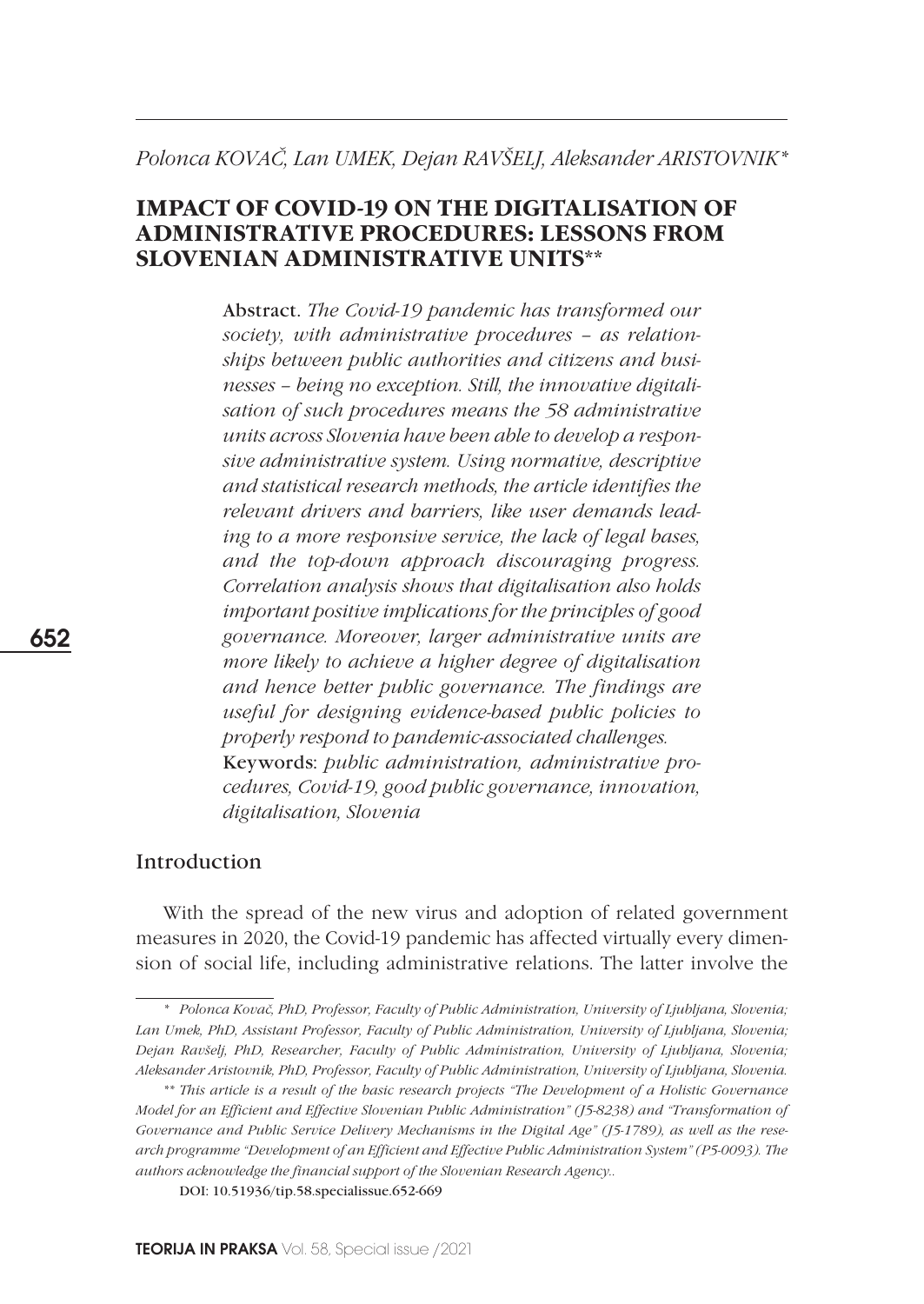rights exercised and obligations imposed in authorities–individuals relationships, such as the collection of taxes, social assistance, building permits etc. A key guideline here – in both public policy design and legal regulation of administrative procedures, and the implementing of the rules in practice – is to ensure a balance between protection of the public interest and the rights of public services users, i.e. citizens and businesses as parties in the procedure. This means there is a constant weighing up of legality and legal certainty on one hand and flexibility and innovation on the other (Hofmann et al., 2014; Kovač and Kerševan, 2020). The mentioned guideline also applies to the context of the Covid-19 pandemic, although it seems the relevant approaches are increasingly leaning towards innovation with a view to ensuring greater responsiveness. Although administrative procedures are legally determined and thus somewhat rigid, scholars have long studied the right ratio between the determinateness of the rules and innovative responsiveness to societal needs (Stewart, 1981; Metzger, 2005; Kovač et al., 2016). Accordingly, striving for good public governance entails a fusion of socio-political, legal, organisational and economic theories, practice, and general administrative dilemmas.

In this context, the digitalisation of public administration – seen as a tool for development and responding to rapidly changing community needs – is hugely important in both the EU and at the level of individual countries. As such, it should not be a goal in and of itself. A key aspect of digital transformation in the administrative setting is e-communication, i.e. internally, between authorities and employees, and externally, in the relations with public services users (Misuraca, 2019). As already observed in the first wave of the pandemic in the spring of 2020, a crisis requires not just a revision of but a radical shift away from the existing codification and *modus operandi*, particularly in transition countries. This is revealed by the established strengths and weaknesses of individual countries regarding their democratic and governance capacity-related responses (Sigma, 2020; Bouckaert et al., 2020; cf. Kukovič and Justinek, 2020). Administrative procedures are traditionally governed quite rigidly by a general law which – regardless of sectoral specificities (e.g. in taxes, social affairs, the environment) – gives effect to the constitutional and international principles of good governance (Galetta et al., 2015; Avbelj, 2019). In such a context, good governance – and to a certain extent also "digital-era governance" – are taken as reform approaches to upgrade the classical doctrines of Weber and New Public Management (Kukovič and Justinek, 2020).

In Slovenia, the general law on administrative procedures is the General Administrative Procedure Act (GAPA), applicable since April 2000.<sup>1</sup> Being

*<sup>1</sup> Official Gazette of the Republic of Slovenia (OGRS), No. 80/99 and amendments. Slovenia became independent in 1991 after the breakup of Yugoslavia and has been a full member of the EU since 2004.*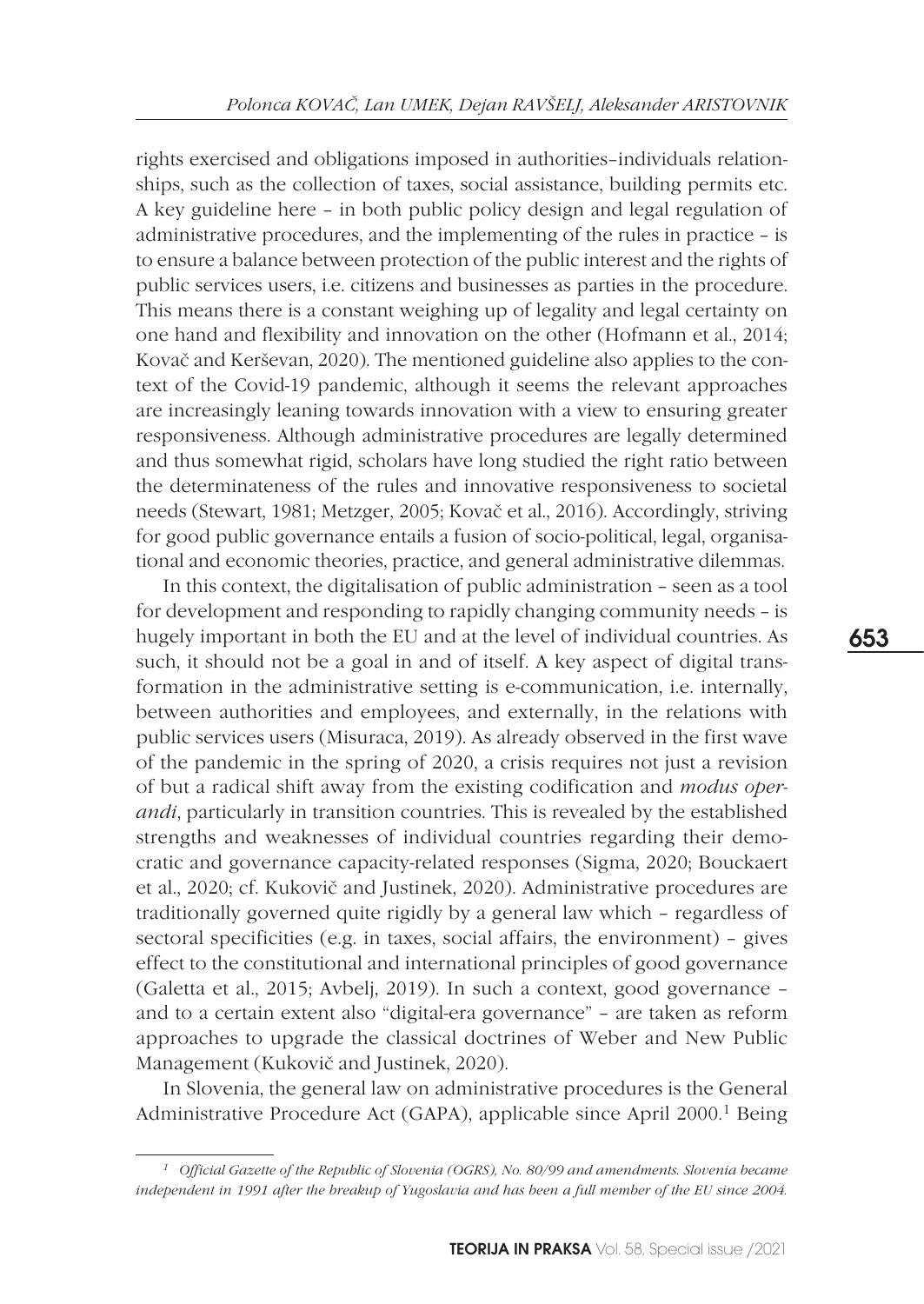a successor to the old Yugoslav (1956) and Austrian (1925) laws, the GAPA has limited coverage of contemporary concepts (Rose-Ackermann and Lindseth, 2010; van der Hof and Groothuis, 2011; Kovač, 2020). In particular, comparatively speaking, Slovenian law appears to be highly formalised instead of containing targeted general provisions and addressing – in view of the modern wide range of different administrative acts issued by administrative bodies – more than just single-case decision-making.

Accordingly, the research question posed herein is how Slovenia and its administrative bodies have responded to the pandemic and how appropriate their response has been in terms of lasting improvements. To comprehensively analyse the efforts and results in this field, an applied case study was launched in the summer of 2020 among the 58 administrative units (AUs). The AUs are general bodies on the territorial level that annually run around 1 million procedures in various sectors, accounting for one-tenth of all such procedures on the national scale. This makes it justified to expect that their experiences can provide a sound platform for future evidencebased decision-making, leading to (more) digitalised and hence efficient administrative work based on innovative, yet legally sound approaches. The hypotheses tested herein are H1: *Public services users' expectations are largely contributing to the greater digitalisation of communication in administrative matters*, and H2: *The legal framework for administrative procedures in Slovenia requires a higher degree of innovative codification and systemic digitalisation to respond to crises like the Covid-19 pandemic*. The article aims to analyse the work of Slovenian AUs during the pandemic in order to identify what affects those engaged in the proceedings and how to improve the legal regulation and related measures while pursuing the principles of good governance. The theoretical definition of the characteristics of administrative procedures and associated understanding of innovation and digitalisation in this area are followed by an outline of the methodological concept of research in Slovenian AUs and a presentation of the results of analyses. This leads to a discussion of the results and their comparison against the two hypotheses along with some general recommendations, followed by a conclusion.

### Digitalisation as an innovative approach in Slovenian administrative relations

Certain features of administrative relations compared to the private sector must be considered while introducing innovation and digitalisation.

*However, the EU allows member states to regulate their administrative procedures autonomously, despite certain convergence at the EU level (Hofmann et al., 2014; Kovač, 2016).*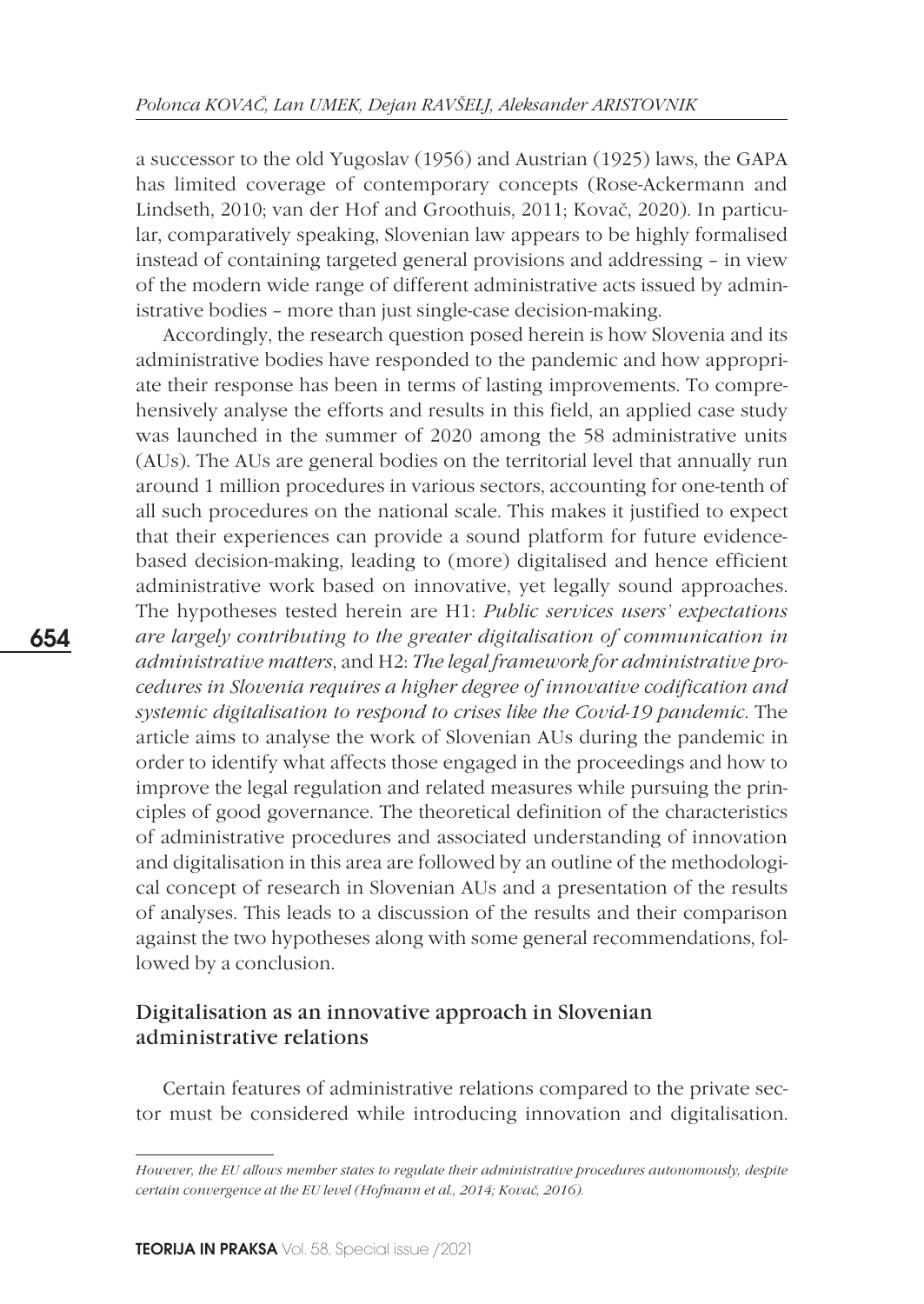Namely, in public administration, the legal positions held by individuals, businesses and other public services users are often interfered with by the authorities in the name of the public interest, thereby making these relationships legally determined while limiting innovation (Rose-Ackerman and Lindseth, 2010: 339; Vigoda, 2002: 528). This is especially true in transition countries because the internalisation of systemic changes and sustainable and inclusive growth usually take decades (Bučar and Stare, 2003: 20–58; Rusch, 2014; Koprić et al., 2016). Digitalisation can even lead to technocracy, not improvement, if the system of values, the rules, and the relations between stakeholders are inadequate (Ranchordas, 2020; Windholz, 2020). In contrast, responsiveness, especially through digitalisation, is not only a quality of private organisations but also serves as a litmus test for the public sphere to check its accountability in relation to the public and the users since it is not in conflict with democratic values. Therefore, innovation and digitalisation are growing trends also in public administration (Torfing and Triantafillou, 2016; Massey, 2019; Misuraca et al., 2020), yet need to be regulated properly to ensure legal predictability and equality (de Vries et al., 2016: 146; Metzger, 2015; Bučar and Stare, 2003: 9).

The rapidly changing circumstances – such as the Covid-19 pandemic, an economic crisis, or a major environmental disaster – call for a search for new balances and the development of resilience to crises (Prezelj and Doerfel, 2017). Given that it is easier to find an innovative approach by simplifying procedures than by lowering standards, administrative procedural law is characterised by the gradual development of innovations, such as e-applications (Bučar and Stare, 2003: 53ff; Torfing and Triantafillou, 2016: 9–13; de Vries et al., 2016: 153). Since (post)transition societies are particularly reluctant to change, another important external driver of administrative innovation is Europeanisation (Rusch, 2014; Koprić et al., 2016). In terms of the codification of administrative procedures, this means more abstract regulation promoting (only) important principles and rules and thus targeted rather than formalistic norms (Vigoda, 2002: 530; Hofmann et al., 2014: 6; Galetta et al.: 2015: 16).<sup>2</sup> On the contrary, a too-detailed regulation and the lack of a top-down approach act to discourage innovation through digitalisation (Venice, 2011: 8; Kovač, 2020: 855; Bouckaert et al., 2020).

Considering its scope and potential in Slovenia, the digitalisation of procedures is crucial for an innovative approach in public administration, as also deriving from the EU's guidelines and rules (Harlow and Rawlings, 2014: 26). According to OECD analysis, Slovenia shows progress from

*<sup>2</sup> The Slovenian GAPA contains over 325 articles. The number of articles as such is not an indicator of obsoleteness, yet comparisons show that most administrative procedure laws in the world only have 15 to some tens of articles (Auby, 2014).*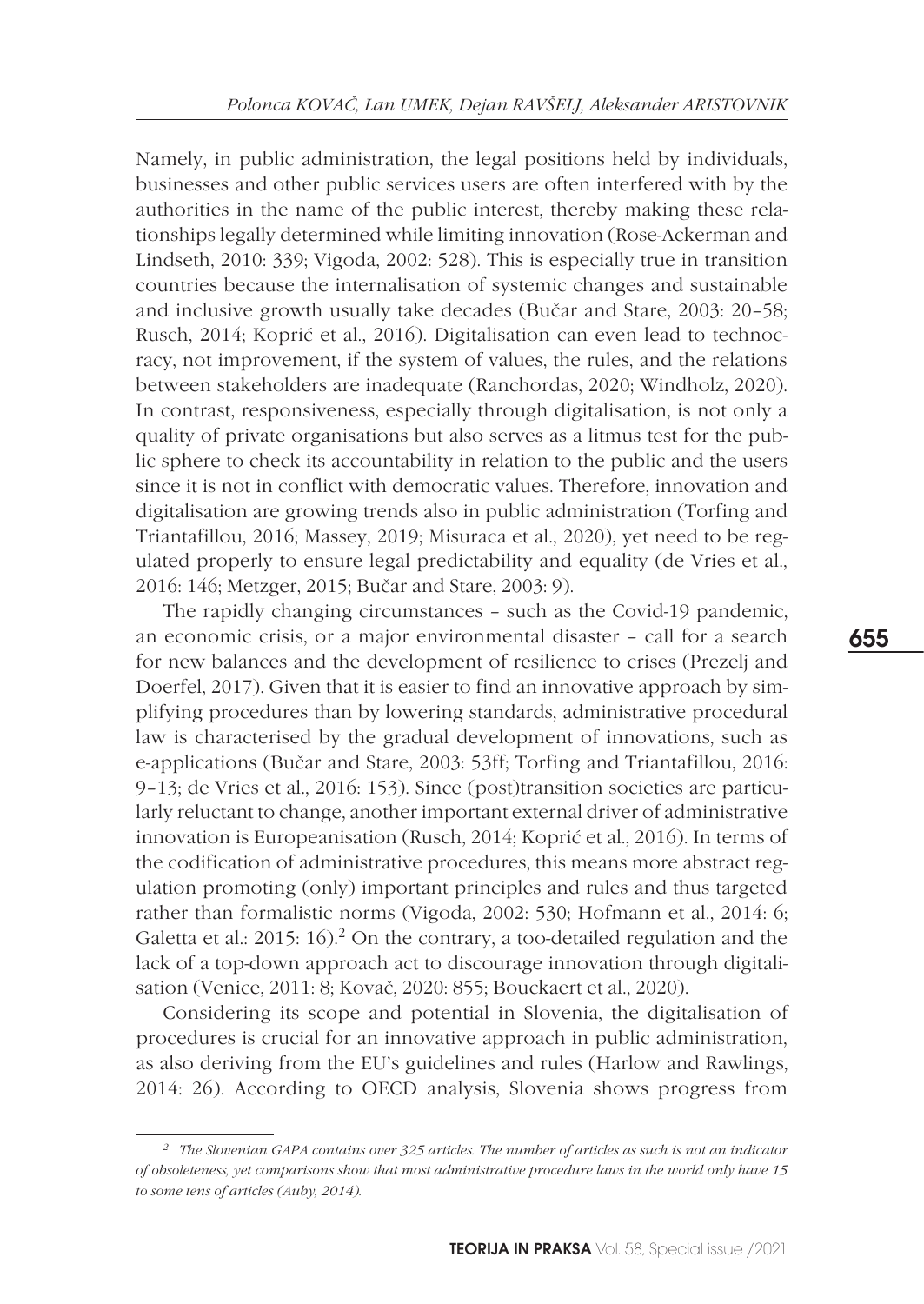e-government 1.0, i.e. the promotion of administrative simplification since the 1990s, towards fully embracing a digital-government approach as the cornerstone of digital transformation 4.0 or digital-era governance over the last decade (OECD, 2020: 1ff; cf. Misuraca, 2019: 12; Sigma, 2020). Digital development, literacy, and equipment in Slovenia are generally comparable with other European countries. For instance, in early 2020, there were 1.68 million Internet users, accounting for 81% of Internet penetration among the population of 2 million, including over 1 million users of social media. Slovenia thus has the comparative advantage to "move fast and be agile" on digital government policy (OECD, 2020), also based on Digital Slovenia 2020 – Development Strategy for the Information Society of 2016 and the Public Administration Development Strategy 2015–2020, both adopted with the goal of intensive and innovative ICT use and Internet networking among all segments of society (Kukovič and Justinek, 2020: 636).

The GAPA amendments adopted over the last 20 years in Slovenia and beyond have indeed included digital approaches in the sense of debureacratisation, but these have usually been partial and inconsistent (for more, see: Kovač, 2020; cf. Auby, 2014). The current waves of digitalisation focus on the technical aspects of technology and leave to one side the fact that (digital) government is primarily a social and political phenomenon that requires cultural changes (Ranchordas, 2020). Therefore, the Slovenian GAPA, as it turned out in practice in March 2020, was not the optimal framework for the operation of the AUs in the Covid-19 crisis. Following the example of good practices from abroad, a 'Covid-19 Act'3 was adopted in March 2020 as one of the first emergency laws in the country. The latter repealed several aspects of the GAPA, particularly by simplifying the filing of applications and the services, with an emphasis on digital communication. The law only remained in force until June 2020, but in practice it brought major progress by explicitly formalising certain practices not in conflict with the GAPA when the latter is interpreted teleologically and proactively (Kovač and Kerševan, 2020/1: 777). Based on such good experience, the GAPA was amended in late November 2020 to enable the government to simplify the rules by digitalising communications in the event of an emergency.4

Digitalisation seems to be a direct response to various principles of good governance, especially the rule of law, transparency, accountability and participation, responsiveness and efficiency (Venice, 2011; Kovač et al., 2016). However, the added value of the good governance concept lies not

*<sup>3</sup> The Act on Provisional Measures for Judicial, Administrative and Other Public Matters to Cope with the Spread of Infectious Disease SARS-CoV-2 (Covid-19), OGRS, No. 36/20, 61/20 (Slovenian abbreviation: ZZUSUDJZ).*

*<sup>4</sup> The Act Determining the Intervention Measures to Mitigate the Consequences of the Second Wave of Covid-19 Epidemic, OGRS, no. 175/20 (Slovenian abbreviation: ZIUOPDVE)*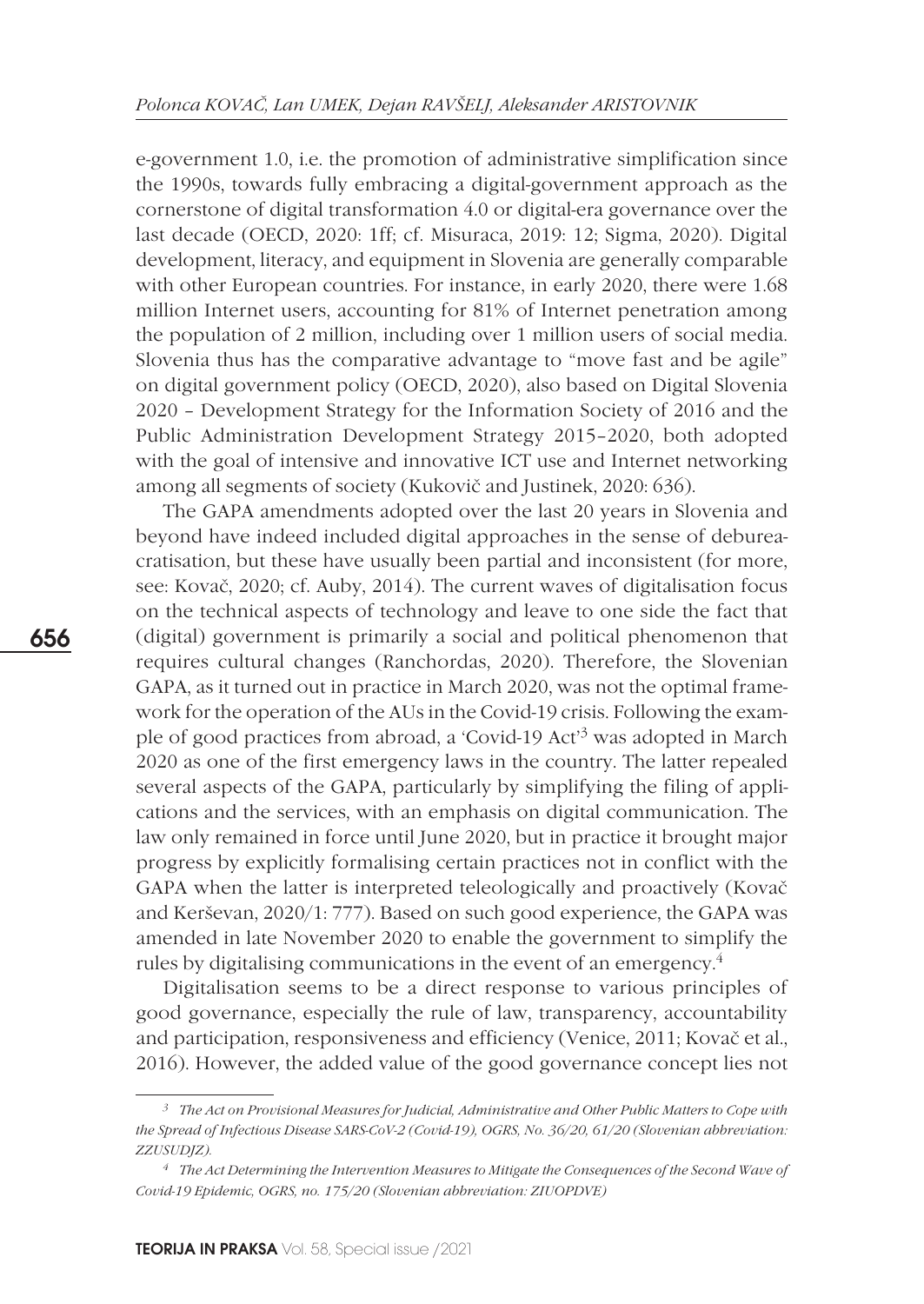in pursuing an individual principle on account of the others but to comply with all of them. This makes digitalisation ideal for introducing innovation while still preserving the traditional values of public service. The complexity of administrative relations is another argument to use digitalisation as a cross-boundary tool to proportionally comply with public law guarantees. In this context, Table 1 shows various phenomena in the context of good public administration. A plus sign is added for a moderate impact on the digitalisation of procedures as a mechanism for developing selected principles of good governance (GG), and two pluses are used for a strong stimulating or inhibitory impact.

| Phenomena/Factors as<br>- Type of Factor                                      | <b>Drivers</b> | <b>Barriers</b> | <b>Exposed Good Governance</b><br>Principles (rule of law, efficiency,<br>inclusiveness, responsiveness,<br>consensus, participation,<br>transparency, accountability) |
|-------------------------------------------------------------------------------|----------------|-----------------|------------------------------------------------------------------------------------------------------------------------------------------------------------------------|
| Administrative tradition and<br>transition - social/cultural                  |                | $^{+}$          | Rule of law (as legalism), (non)<br>responsiveness                                                                                                                     |
| Current GAPA codification -<br>legal                                          |                | $+$             | Rule of law, (limited) efficiency and<br>participation                                                                                                                 |
| COVID provisional law - legal                                                 | $^{+}$         |                 | Responsiveness, efficiency, rule of<br>$\frac{1}{2}$                                                                                                                   |
| Europeanisation/role models<br>abroad - organisational, legal,<br>cultural    | $^{+}$         |                 | Rule of law (equality), transparency,<br>inclusiveness, accountability,<br>efficiency                                                                                  |
| Leaders' attitude - social/<br>cultural                                       | $^{+}$         | $++$            | Responsiveness but legality as<br>formalism                                                                                                                            |
| Stakeholders' expectations/<br>demands and (lack of) trust -<br>ethical       | $++$           | $^{+}$          | Participation, responsiveness                                                                                                                                          |
| Crises: economic/health/<br>environment                                       | $++$           |                 | Responsiveness, efficiency                                                                                                                                             |
| PA centralisation (top-down) -<br>organisational, financial                   | $^{+}$         |                 | Efficiency, accountability                                                                                                                                             |
| Digitalisation as a means<br>not a goal in itself - ethical,<br>technological | $^{+}$         |                 | Rule of law, responsiveness,<br>participation, efficiency,<br>accountability etc.                                                                                      |

*Table 1: DRIVERS AND BARRIERS OF DIGITALISATION RELATED TO GG PRINCIPLES* 

Source: own analysis, based on Misuraca, 2019; Massey, 2019: 148ff; Kovač et al., 2016; Venice Commission, 2011.

Digitalisation can thus bring positive effects, above all enhanced participation and services innovation, yet it also contributes to risk such as with respect to labour redundancy, technological discrimination, data-protection concerns, and the lack of both citizens' trust and administrative accountability (Misuraca, 2019: 49ff). The above drivers and barriers to innovation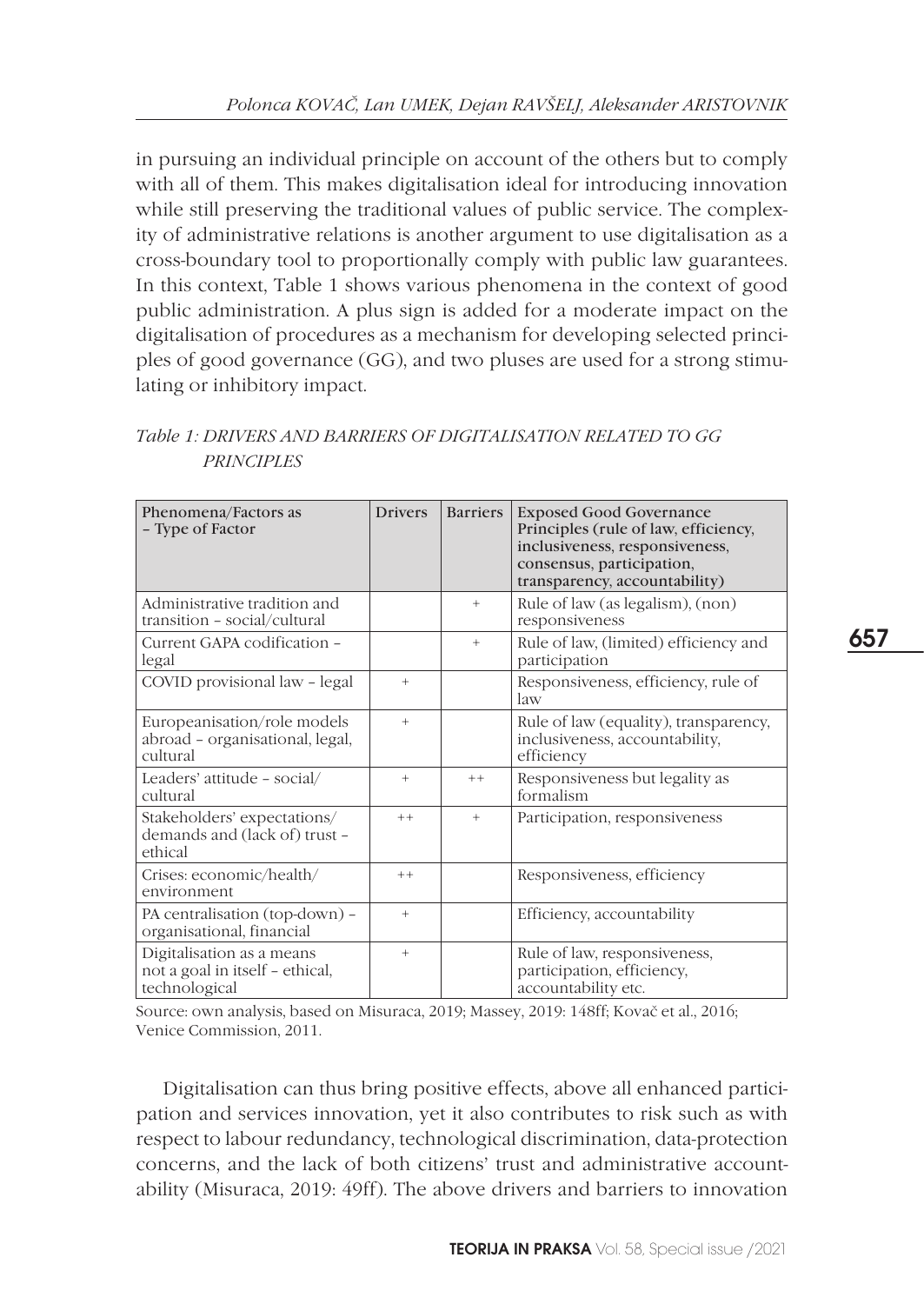and digitalisation in public administration also stem from empirical studies, among others in Slovenian AUs (Kovač et al., 2016: 140; cf. Massey, 2019: 150). For instance, according to a 2016 survey among the heads of the AUs, the rule of law and efficiency must also be constantly balanced in digitalised communications. Even before the Covid-19 pandemic, the AUs reported being faced with ever more demanding expectations, including digitalisation, from citizens and businesses, also related to ensuring a harmonised approach across the EU. Hence, to recapitulate: innovation, such as digitalisation, and the administrative procedure with its abstract codifications are concepts that may be combined to create a new synergistic value. However, individual measures must be approached systematically and carefully, even if crises typically require a rapid response. In fact, abandoning the existing procedures without replacing them with other quality control measures could affect the soundness and responsiveness of authority (Stewart, 1981: 1338; cf. Misuraca, 2019; Windholz, 2020).

# Methodological framework of the research on Covid-19-related digitalisation

The methodological design of the study on the measures implemented by Slovenian AUs during the first wave of the Covid-19 pandemic is based on a previously defined research problem and hypotheses. The research's main goal was to identify existing approaches and evaluate them through the prism of compliance with the principles of good governance, thereby exploring the possibility of them being permanently implemented. An online survey questionnaire was sent to the heads of all Slovenian AUs in July 2020. These bodies were chosen because they are normally the first point of contact between public services users and the administration. There are 58 AUs throughout the country that conduct about 100 different types of procedures. The questionnaire was drawn up by a multidisciplinary research group (experts in law, management, statistics) to address the issue comprehensively based on life situations, as digitalisation requires (Misuraca, 2019: 4; Aristovnik et al., 2020: 3). The common thread running through the total of 21 questions divided into 5 thematic sets was a comparison of the ways the AUs worked and conducted procedures during the Covid-19 pandemic vs. their normal operations. A pilot questionnaire was first tested with the Ministry of Public Administration (MPA) as the coordinator of the AUs, and then distributed among the AU heads. The research group paid special attention to the anonymity of respondents' data and to their responsiveness. This led to a 100% response rate among the respondents, with at least 77% of responses per question, making the results highly representative. With the assumption of "missing completely at random",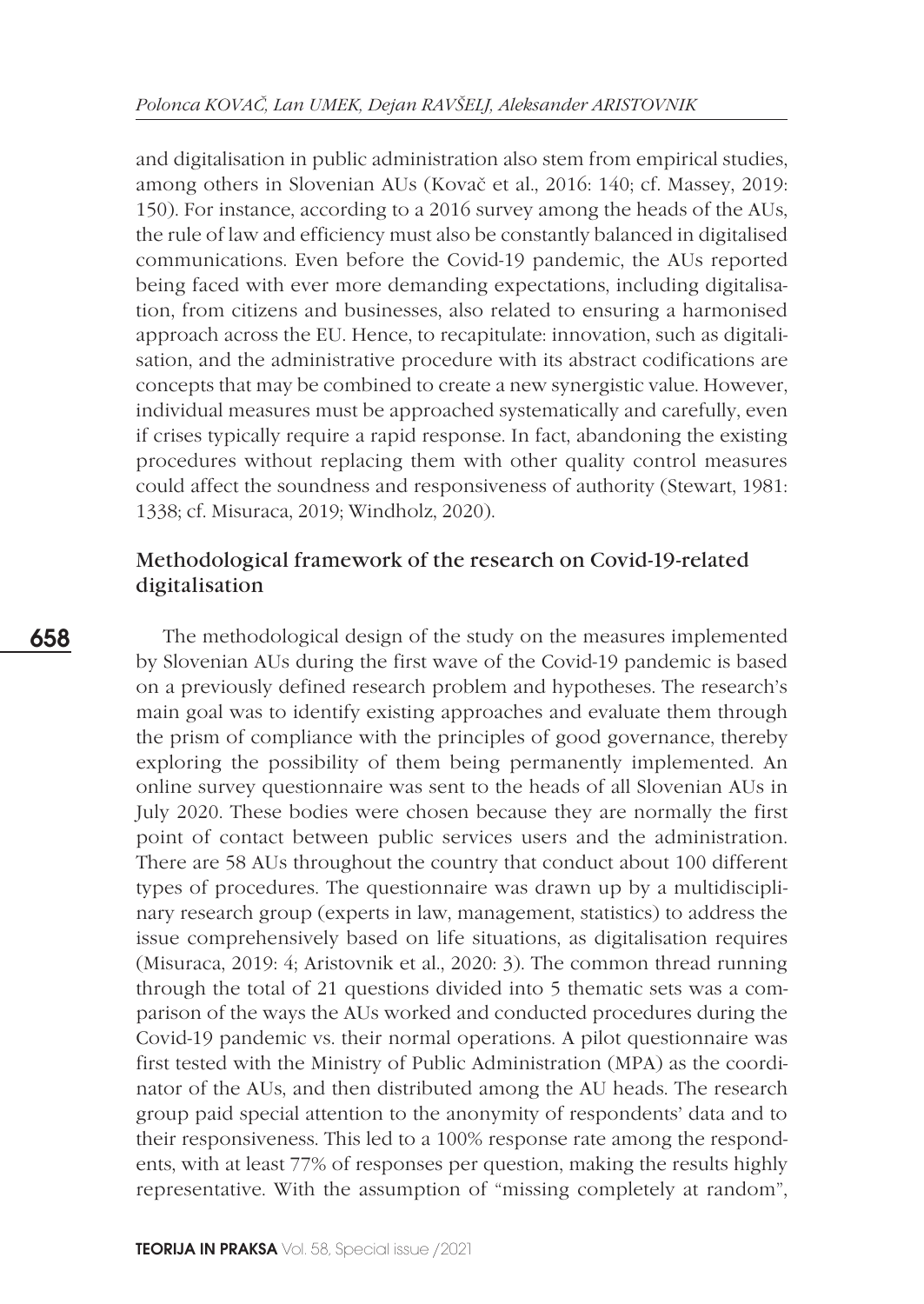meaning that the complete cases are a random sample of the originally identified set of cases, a complete case approach was applied to handle missing data issues (Little and Rubin, 2019).

The respondents' subjective perceptions were verified with available objective indicators, measured on a five-point Likert scale (Croasmun and Ostrom, 2011; cf. note under Figure 1). The selected objective indicators capture the different aspects of the digitalisation of the AUs and the level of achievement of the governance principles. Later, correlation analysis, that is, a methodological approach commonly used in public administration research (Miller, 1998), was performed to evaluate the direction and strength of the linear relationship between selected elements of digitalisation and good governance principles. Finally, differences between the AUs were identified with regard to their size (i.e. 10 large AUs with over 50,000 inhabitants, 28 medium AUs with 18,000–50,000 inhabitants, and 20 small  $AI(s)$ .

### Results of digitalisation in Slovenian AUs

Based on the survey results and their processing and comparison, the key findings on the scope and factors of AU digitalisation relative to Covid-19 are now presented. In general, the Slovenian AUs report that during the crisis regulations and measures were adopted very quickly and in great numbers, which is comparable to other countries (cf. Sigma, 2020; Bouckaert, 2020). This resulted in certain inter-departmental inconsistencies as individual ministries often issued different instructions to the AUs, hence making it more difficult to ensure legality, efficiency, and work ethics (Aristovnik et al., 2020). The responses – which, checked against the control questions, are all consistent – suggest several starting points for better system resilience in the future.

On average, among the principles of good governance, the respondents somewhat surprisingly (cf. Table 1) highlighted the importance of accountability (3.76 out of 5, that is, above the level in normal operations) and responsiveness (3.38), but less so legality (2.95) and participation (2.81). The combination of legally supported and digitalised operation proved to be a positive response to the crisis. As a result, the use of e-mail (4.78 with public services users vs. 3 in normal operations), e-portals (4.17) and videoconferencing (3.84) increased significantly.

Increased digitalisation between administrative bodies and public services users is largely reflected in the number of public services users taking advantage of the simplified forms of communication, on average up to 4.55 out of 5 compared to normal operations. This suggests that the users' expectations – in line with initial hypothesis H1 – are a fundamental driver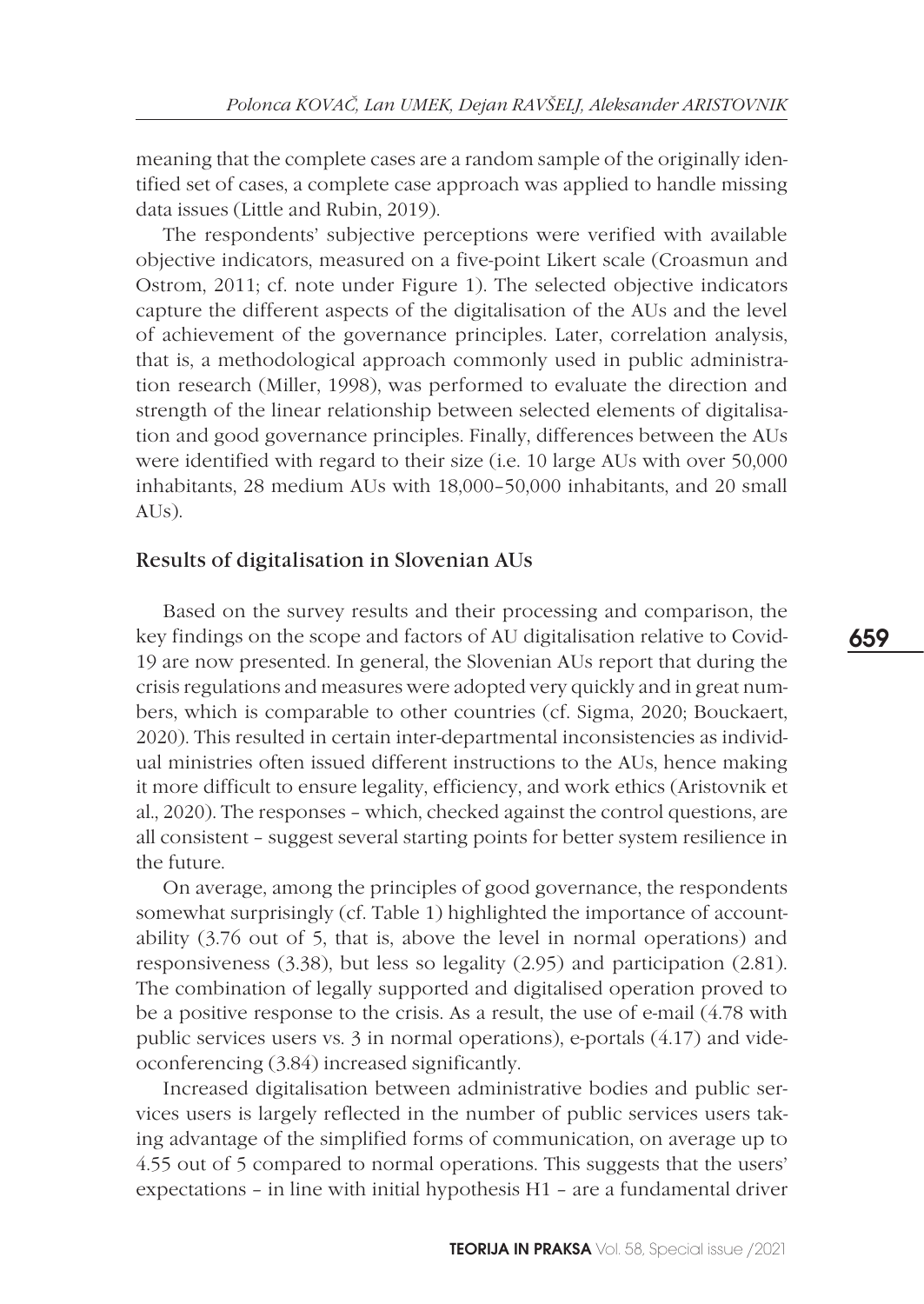of digitalisation. This is especially true for e-applications, e-hearings, and e-services, with very few problems or misuses being reported, although the AUs reported a considerably greater workload due to simplifications (as much as  $3.95$ ).<sup>5</sup> This outcome is probably due to the exceptional circumstances of the first wave of Covid-19 in spring, when it took some time for the staff to shift over to such a manner of work. However, a similar share is also expected in normal circumstances.

## *Figure 1: Correlation heatmap on digitalisation vS. good governance principles – all aUs*



Note: 1) Vertical items: For the time of the epidemic, compared to normal operations, please estimate the degree of digitalisation of the administrative unit in the areas listed below. 2) Horizontal items: For the time of the epidemic, compared to normal operations, please estimate the orientation of legislation, guidelines and instructions (measures) to the following principles of good public governance. 3) Items are measured on a five-point Likert scale: 1 – significantly smaller, 2 – smaller, 3 – equal, 4 – higher, 5 – significantly higher. Source: own analysis.

*<sup>5</sup> The distribution of interest by type of procedure was slightly different from normal operations as most public services users' applications concerned internal affairs (e.g. registration of residence or permits for foreigners). But, in just a few weeks, this also spread e.g. to construction or agriculture, which means the results may be considered representative for the post-pandemic time. Problems were largely reported concerning the running of deadlines (almost one-third more than normally). This relates exclusively to the specifics of the Covid-19 Act, which provided for the suspension of deadlines in non-urgent matters, but not for the various statuses held by public services users as the parties or for most building permits.*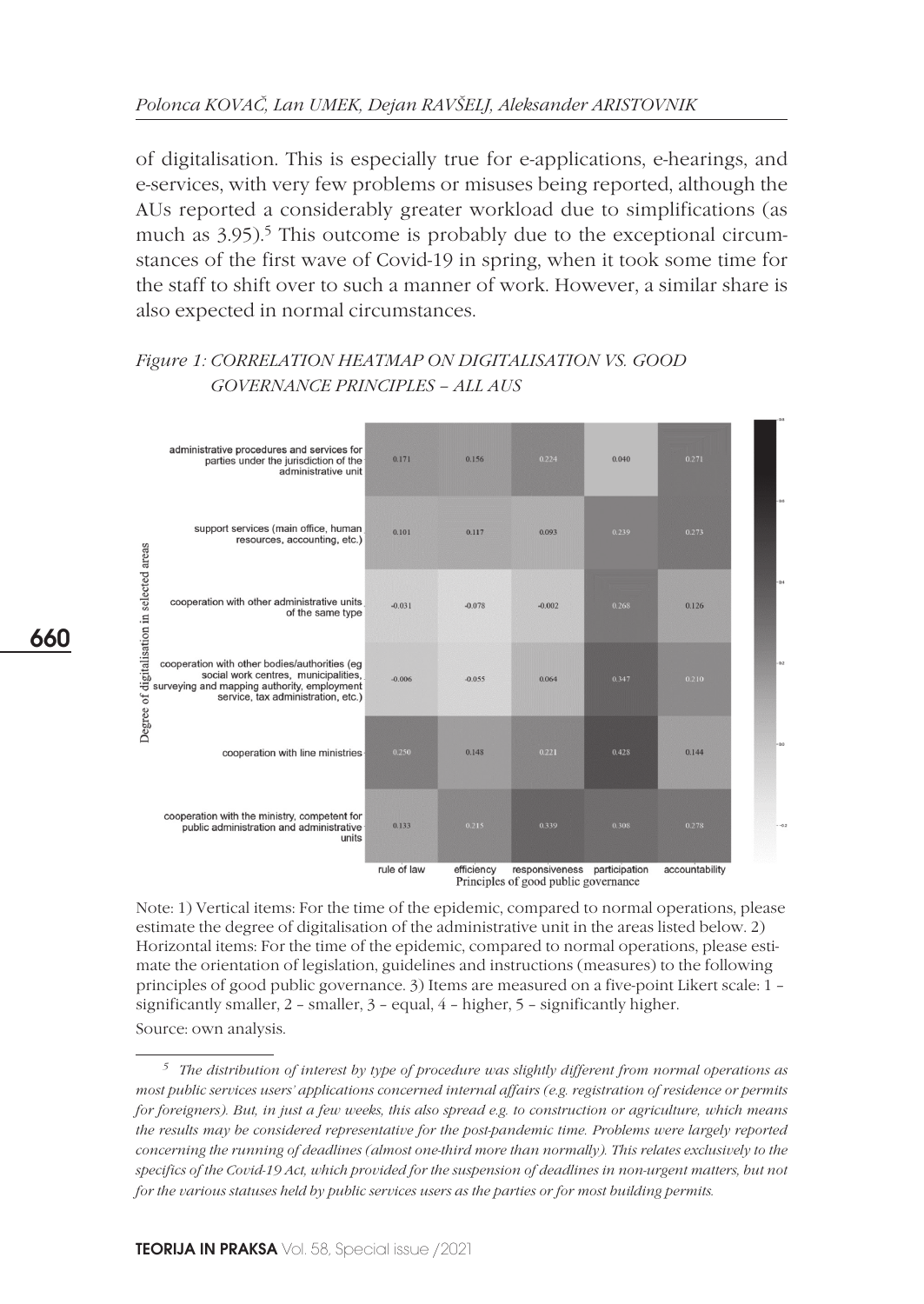Further, correlation analysis (calculation of Spearman rank correlations between selected pairs of statements) was performed to assess the increase in internal and external digitalisation (Aristovnik et al., 2020) so as to gain insight into the differences between the AUs by size and coverage area (urban or rural) in conjunction with the principles of good governance pursued (including the five most prominent ones). The results of the analysis presented in Figure 1 show correlation between the extent of digitalisation and the principles of good governance across the entire AU sample. Figures 2 and 3 refer to large and medium-sized AUs and reveal differences in the degree of digitalisation by size. In this case, the small AUs were disregarded due to a lack of significant correlations. The darker boxes express stronger correlation, with the limit set at 0.6. This limit was not recorded by any AU, as the highest correlation of 0.428 was achieved in digitalised cooperation between the AUs and line ministries, which suggests the considerable relevance of the top-down guidelines.

Surprisingly – considering that the AUs operate uniformly, under the same regulations and guidelines issued by the line ministries and the MPA – considerable differences relate to the size of an AU, as shown in Figures 2 and 3 that



#### *Figure 2: Correlation heatmap – LARGE aUs*

Note: Vertical and horizontal items as well as the five-point Likert scale are the same as under Figure 1.

Source: own analysis.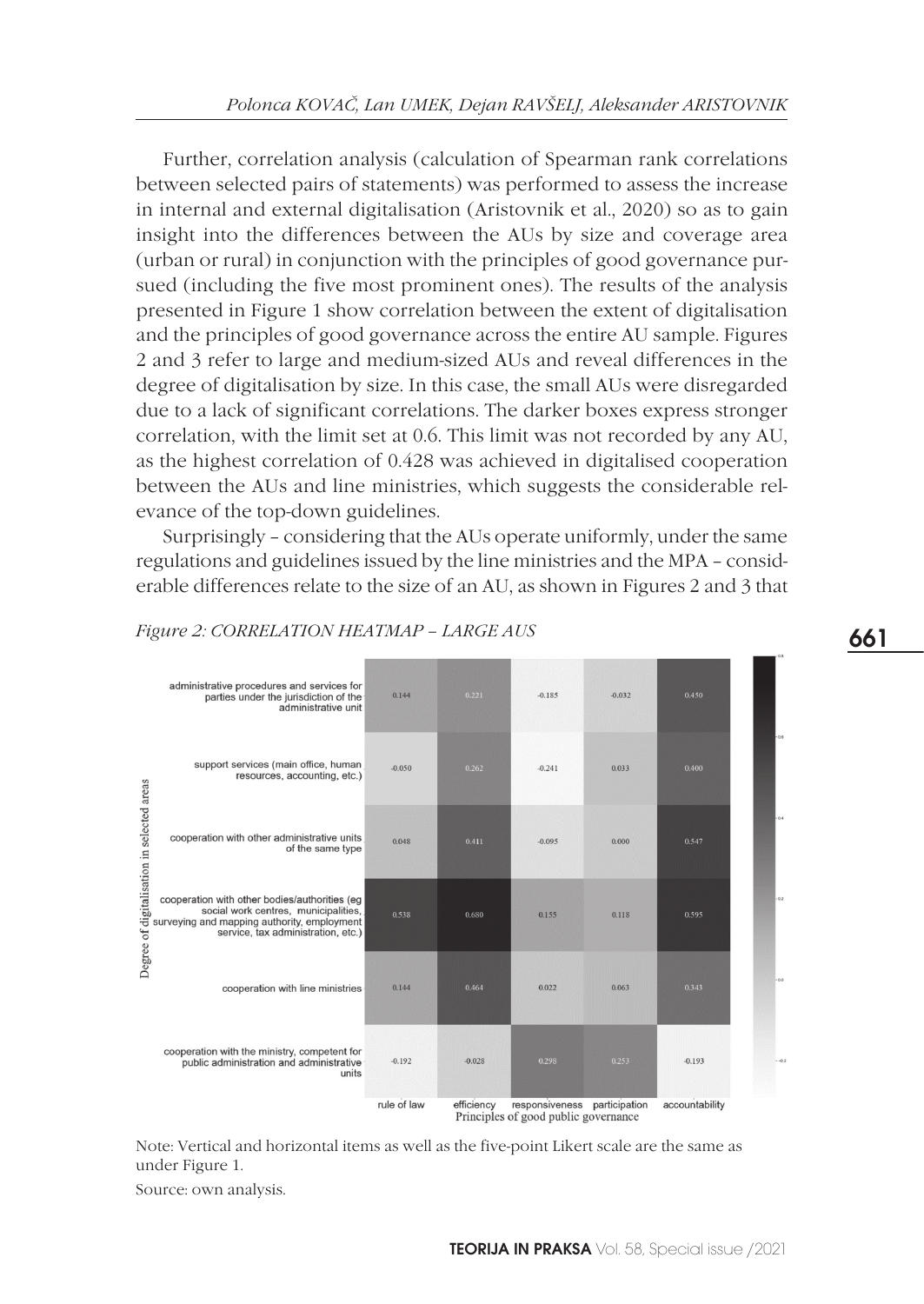give additional information on small AUs. A higher number of inhabitants, cases and staff, coupled with a broader coverage area (mainly urban in the case of large AUs) all seem to have a significant positive impact on digitalisation. In other words, the more concentrated the territory of an AU and thus the larger the AU, the higher the expectations of the public services' users for digitalisation, to which the AUs respond promptly and proactively.

A strong correlation with a value above 0.6 is to be discerned in only a few cases and almost exclusively in large and medium-sized AUs. In large AUs, efficiency and accountability (0.680 and 0.595, respectively) stand out, especially in digitalised cooperation with other bodies. This is indeed an advantage for the users as their life situations are solved together with other bodies. Further analysis of correlation depending on the coverage area, noting that large AUs are more urban-oriented, shows that the correlation between digitalised relations and the GG principles is significantly stronger in the cities, namely, 6 out of 30 correlations (e.g. between accountability towards support digitalised services and other bodies (approximately 0.7), and responsiveness (0.648) and efficiency (0.636) through digitalised relations with line ministries).



### *Figure 3: Correlation heatmap – MEDIUM aUs*

Note: Vertical and horizontal items as well as the five-point Likert scale are the same as under Figure 1.

Source: own analysis.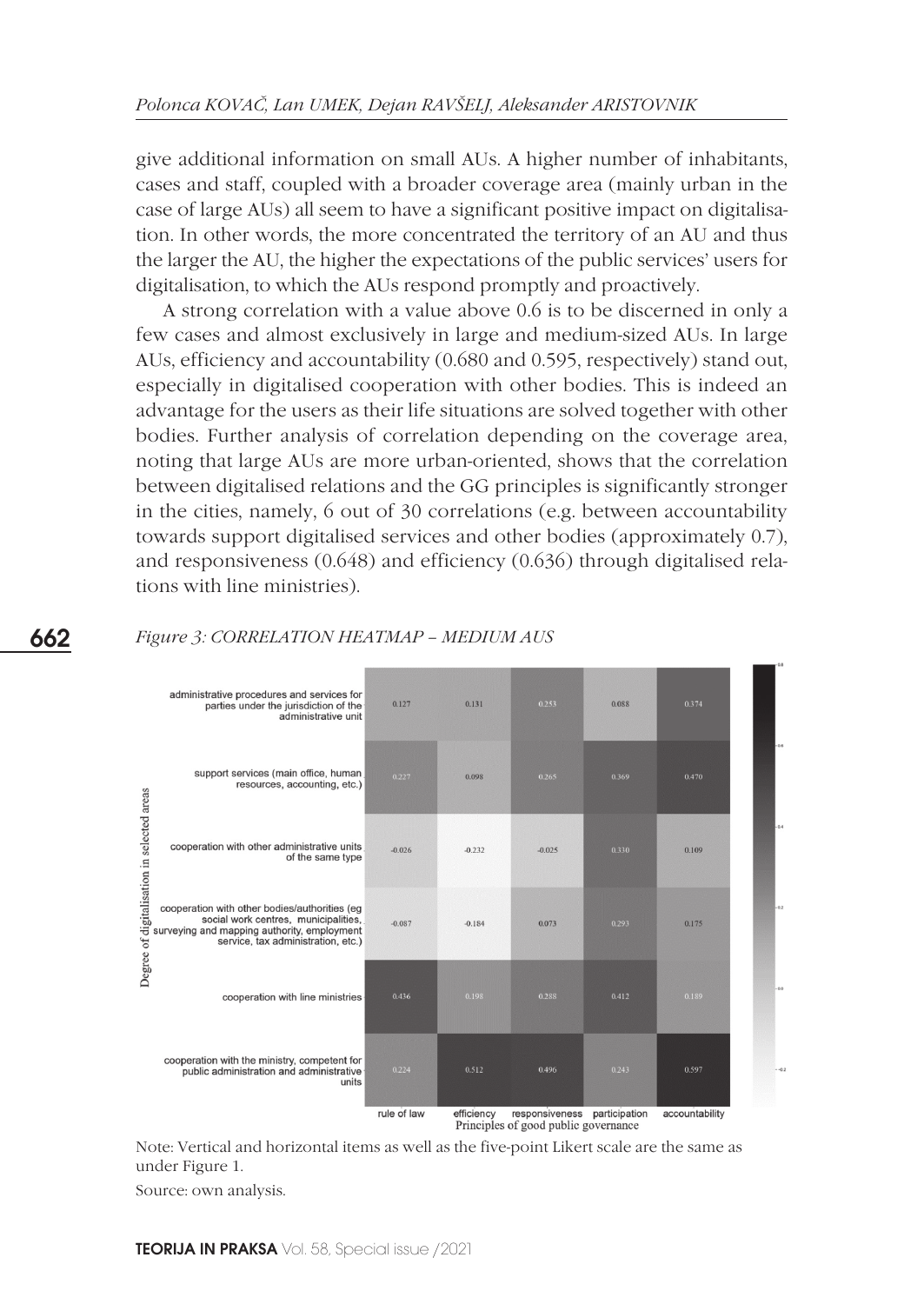For medium AUs (Figure 3 above), the strongest correlations are again observed in accountability (0.597) and responsiveness (0.496) for digitalisation, but only to the superior MPA, while the correlation in digitalised services for users mainly hovers around 0.2 for almost all principles. In the case of small AUs, values over 0.6 can only be found in the correlation with digitalised cooperation with other bodies. Finally, we identified the main elements to be enhanced with respect to digitalisation in the future (Figure 4).

#### greater use of web portals (eGovernment,<br>etc.) 3.86 accelerated use of digital communication<br>channels with parties to the procedures 3.78 accelerated use of digital communication 3.69 channels with other<br>authorities/administrative bodies accelerated digitisation of processes 3.6 (internal and external) changes in the organisation of work with<br>parties (making appointments during office<br>hours, etc.) 3.52 accelerated use of digital communication<br>channels among employees 3.48 amending legislation in order to simplify the 3.38 procedures additional training, eg on stress management<br>healthy life etc 3.24 2.83 reorganisation of work  $\blacksquare$  2.53 material costs savings 2.32 work at home

#### *Figure 4: POST-pandemic LiKELIHOOD of covid-19 INNOVATIONS*

Note: 1) Vertical items: Estimate the probability that the following changes will remain or will be introduced (also) after the epidemic. 2) Items are measured on a five-point Likert scale: 1 – not likely at all, 2 – low probability, 3 – middle probability, 4 – likely, 5 – very likely. Source: Aristovnik et al., 2020.

### Discussion

The results of the survey among Slovenian AUs confirm the initial hypotheses. According to H1, the biggest drivers of digitalisation are the expectations and needs of the public services users as parties to administrative procedures. Still, not every type of administrative body can cope with their demands, only those bodies large enough to ensure that the work is organised efficiently and responsively. Significant correlations between the principles of good governance and digitalised external or internal procedures in the AUs can primarily be found in the case of large AUs, especially for efficiency and accountability, which is similar to the results of analyses in other countries (cf. OECD, 2020; Misuraca et al., 2020). Even more significant correlations are found in urban AUs, which include large AUs and selected smaller units associated with city centres where the principle of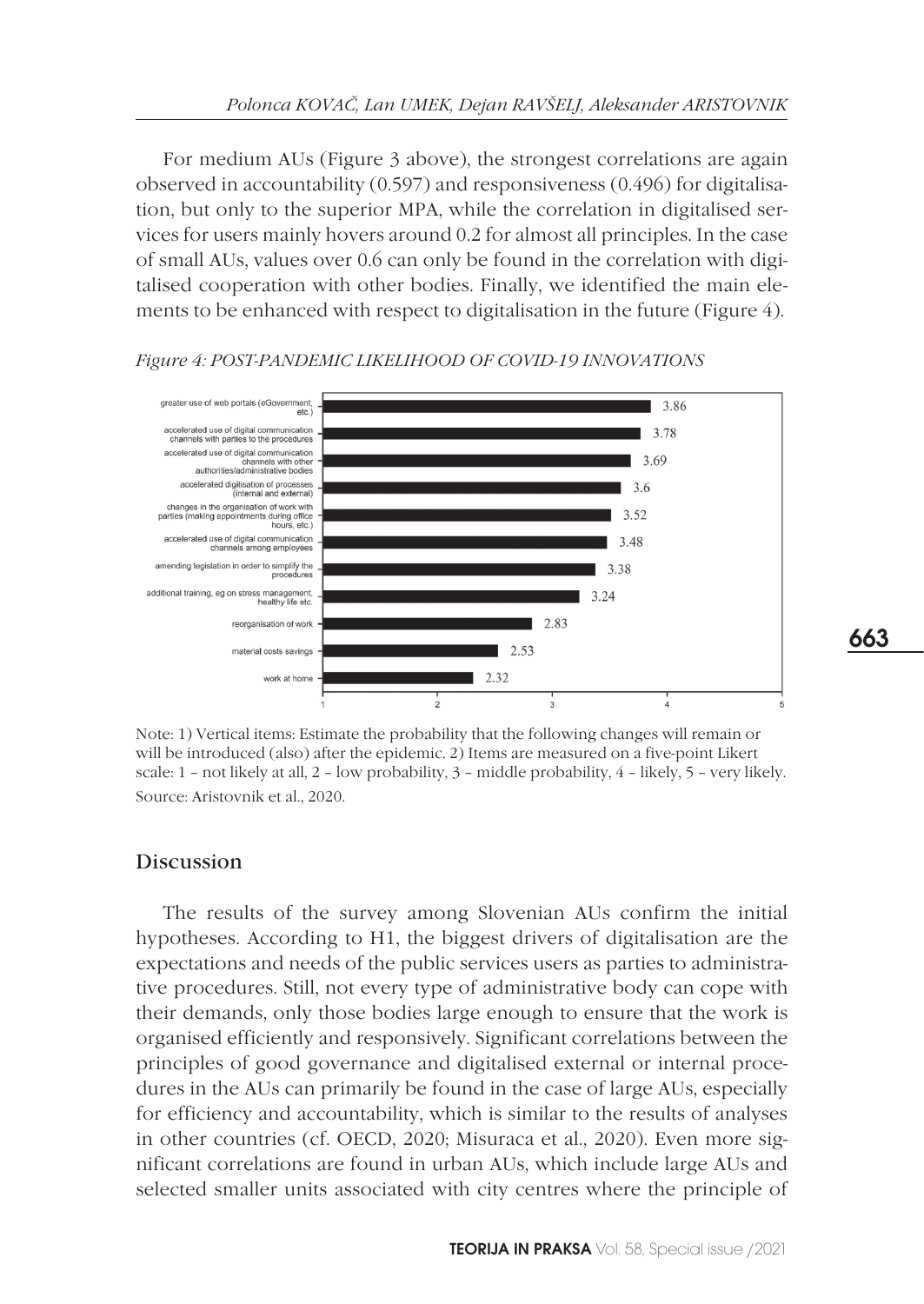responsiveness, directly to the superior ministries and indirectly to the services users, also stands out. In general, the AUs show a high level of accountability to public services users, but in the absence of top-down coordination the system does not work comprehensively and equally for all citizens and businesses as the principles of democratic governance require (Galetta et al., 2015; Avbelj, 2019). In this context, it is important to confirm H2 that the system's digitalisation must be based on relevant legal bases, whereas emergency laws as examples of good practices can serve as lasting solutions in the GAPA.

In a theoretical sense, good governance underscores the importance of various principles. However, these only function if all act as pieces of the same puzzle. Hence, it is not surprising to empirically confirm – with regard to Covid-19's impact on digitalisation – that public services users are stimulating the authorities' responsiveness, but the authorities must still strike a balance between public and private interests (Kovač et al., 2016: 142; Aristovnik et al., 2020: 7). Speeding up the procedures at the expense of the constitutional guarantees of the public services users is counterproductive since it is likely to result in judicial reviews and the abrogation of administrative acts (Avbelj, 2019; Auby, 2014). A comparison with other analyses conducted in the EU (Sigma, 2020; Misuraca et al., 2020; Bouckaert et al., 2020) shows that despite the, in principle, positive digitalisation, there are specific caveats. First, care must be taken to ensure that the infringement of people's rights is temporary and proportionate, despite the need for a speedy response in a crisis. Second, it is necessary to assure not only the reactivity but also the resilience of a proactively guided top-down approach at the low levels of administrative service delivery. This is true in both organisational and legal terms. Third, systemic digitalisation is an innovative and lasting solution, but only when coupled with the awareness of the specifics of administrative matters. Efficiency should indeed prevail over lawfulness, otherwise a boomerang effect will ensue, e.g. through court disputes. The technological perspective is less important than a longstanding administrative system that enables and perpetuates or hinders digitalisation and innovation. When digital technology meets traditional bureaucracy, the result is not always less bureaucracy (Ranchordas, 2020). Law, together with a traditionally bureaucratic culture and non-agile or only partially organisational approaches, is more a barrier than a driver of digitalisation. In such conditions, it is not about promoting good governance and innovation, but about lowering constitutional rights, EU principles, and the democracy of authority.

Summarising the research results, it may be concluded that Slovenian AUs have not (yet) reached the level of digital transformation 4.0 (Misuraca, 2019: 8–19). They are not (yet) fully implementing the principles of good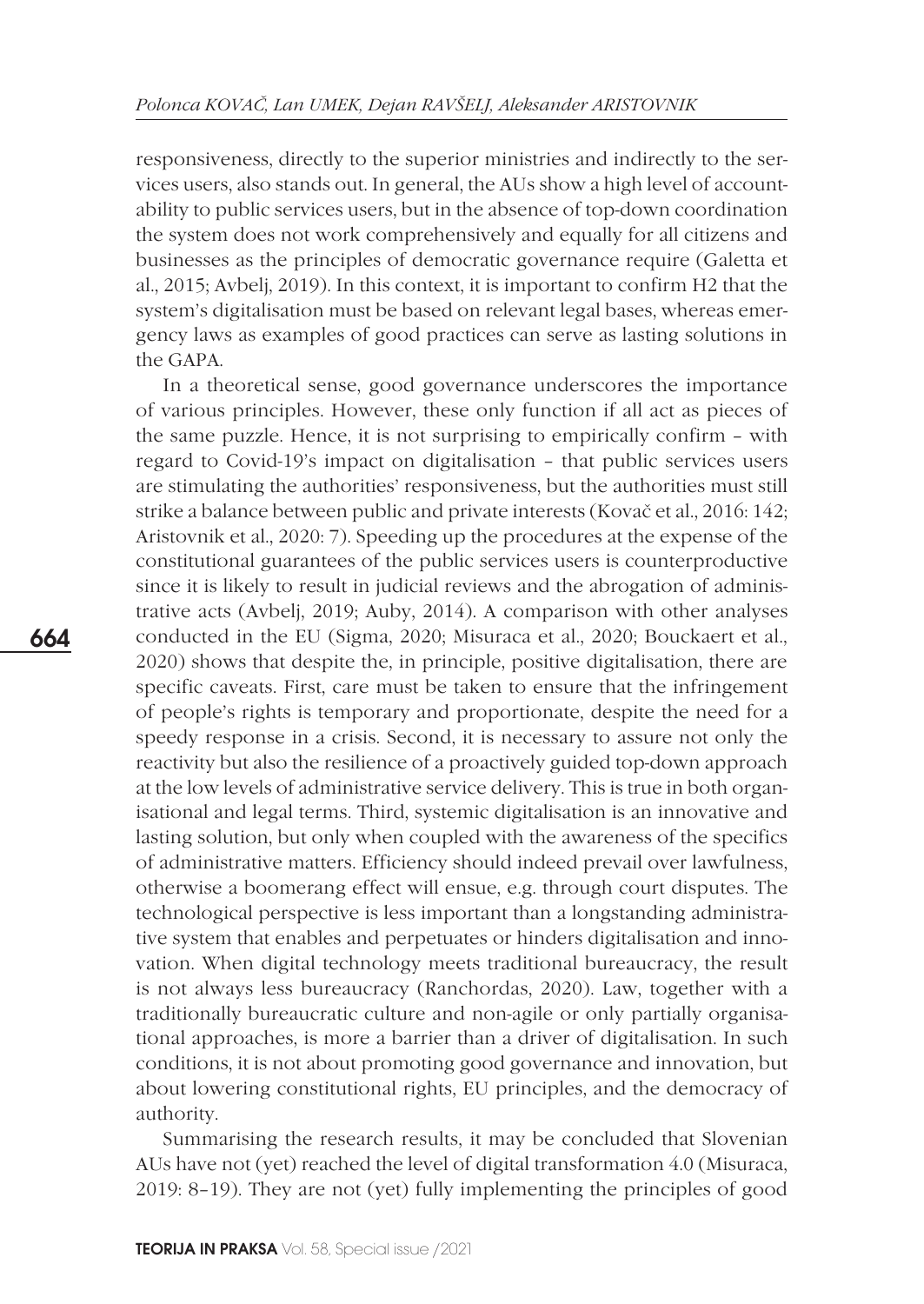governance, although the procedures and procedural actions are gradually evolving into citizen-centred smart governance. In this setting, crises represent both a problem and an opportunity for progress. However, due to increasing differences, it is precisely in a crisis that services and procedures on the state level must pay attention to equality and balancing between legal rights and the public interest with efficiency-oriented measures. What seem to be shortcuts – e.g. wide acceptance of e-applications without legally supported requirements and the consequences of any violations thereof – can even be harmful if legal guarantees are lowered because they are perceived as administrative barriers. To avoid this, it is necessary to be aware of both existing and future pluses and minuses, as shown by the SWOT analysis (Table 2).

*Table 2: SWOT ANALYSIS OF Covid-19'S IMPACT ON DIGITALISATION IN AUs*

| Strengths (current advantages):<br>• public services users' expectations in the<br>context of the globalisation of business<br>and governance in the EU and beyond;<br>• although rigid, regulation under the<br>GAPA complies with the international<br>principles of a fair trial, but considering<br>the emergency laws, the simplifications in<br>question are possible without abuse by the<br>users;<br>• the existing portals (e-Government)<br>enable systemically digitalised internal and<br>external communication;<br>• a functioning system of justice for the<br>protection of public services users' rights,<br>which otherwise restricts digitalised<br>solutions if they infringe the rights of<br>defence.                                  | Weaknesses (current disadvantages):<br>• excessively formalised requirements for<br>public services users in the digitalised<br>procedural actions under the GAPA;<br>• an administrative culture that is not<br>conducive to a principled interpretation<br>of the GAPA, but expects to follow the<br>letter of the law for any action in relation<br>to the users:<br>• the entire GAPA's only partial suitability<br>for all matters, while some simplifications<br>beyond the Constitution;<br>• insufficient coordination among<br>ministries; individual bodies operate<br>bureaucratically, not as part of a system;<br>certain units are too small;<br>• some procedures take (too) long.                                               |
|---------------------------------------------------------------------------------------------------------------------------------------------------------------------------------------------------------------------------------------------------------------------------------------------------------------------------------------------------------------------------------------------------------------------------------------------------------------------------------------------------------------------------------------------------------------------------------------------------------------------------------------------------------------------------------------------------------------------------------------------------------------|-------------------------------------------------------------------------------------------------------------------------------------------------------------------------------------------------------------------------------------------------------------------------------------------------------------------------------------------------------------------------------------------------------------------------------------------------------------------------------------------------------------------------------------------------------------------------------------------------------------------------------------------------------------------------------------------------------------------------------------------------|
| Opportunities (possible future advantages):<br>• understand digitalisation as a tool for<br>greater efficiency and participation in<br>administration, not one at the expense of<br>the other; set the strategy and investments<br>accordingly;<br>• organise the AUs into larger organisations,<br>with a critical mass of response to users'<br>needs; so that digitalisation is taken as a<br>means of better distributional justice;<br>• connect internal and external<br>e-communication channels;<br>• transpose the solutions enshrined in<br>emergency laws regarding e-applications,<br>e-service, e-hearings etc. into permanent<br>codification;<br>• the GAPA as a driver of administrative<br>modernisation for a resilient crisis<br>response. | Threats (possible future disadvantages):<br>• (too) low level of a proactive culture in<br>the administration, the necessary top-<br>down approach and within an individual<br>unit from the head to the staff regarding<br>the procedures' objectives, at the same<br>time the public interest, but also service-<br>mindedness;<br>• necessary strategic approach with<br>partners;<br>• when changing the GAPA, a questionable<br>impact on lex specialis; necessary parallel<br>changes to the GAPA for constitutionally<br>equal protection of rights;<br>• due to simplifications for the users, (too)<br>heavy a workload for the authorities if the<br>measures are too unilateral/partial;<br>• concerns related to privacy and trust. |

Source: own analysis.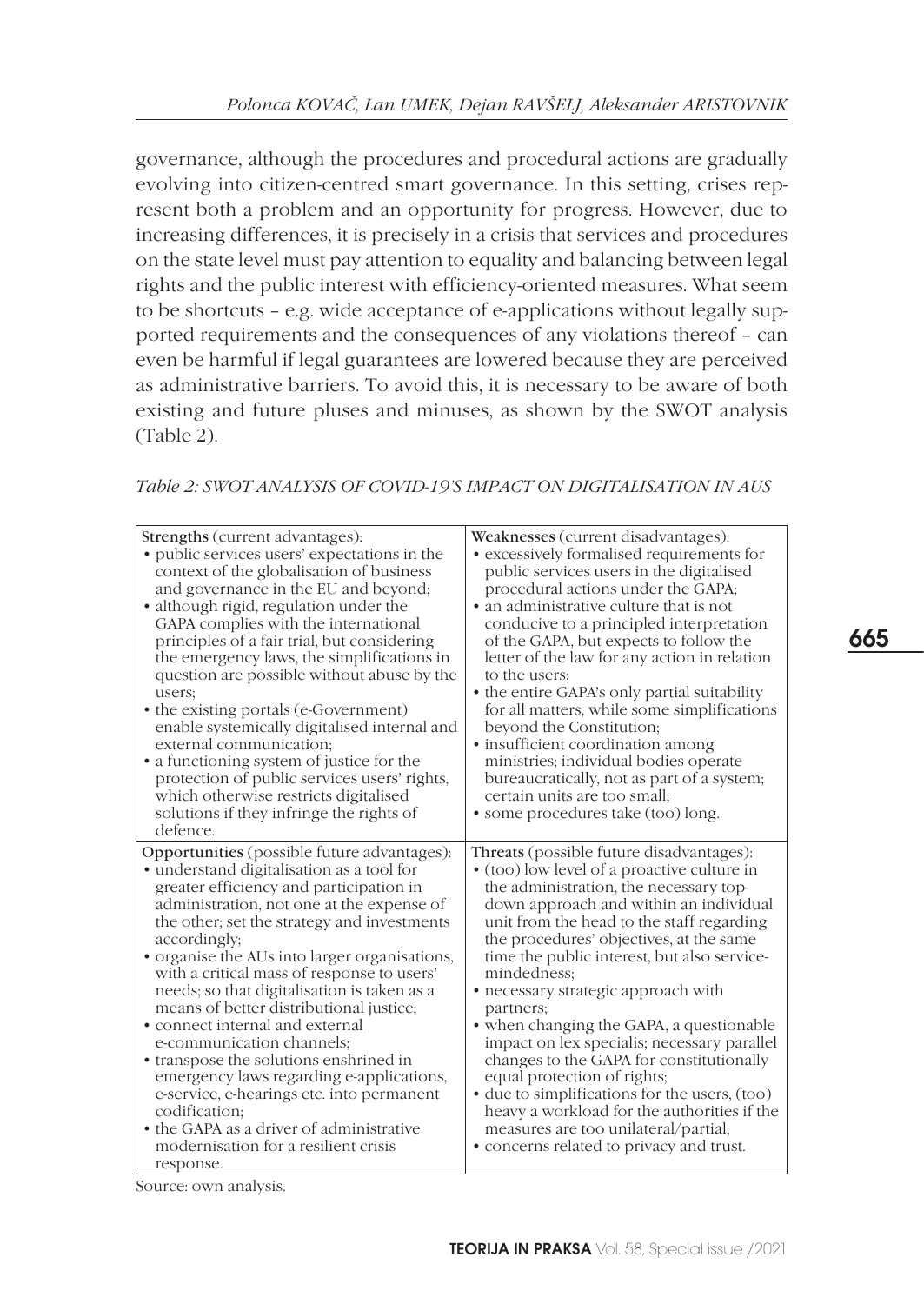The process of exercising administrative rights and obligations and the legal regulation thereof in the context of digitalisation and innovation in public administration should not be underestimated since it is the procedure that establishes the manner and scope of the desired outcome. It is through procedure that the legitimacy of the authorities is achieved, especially in times of crisis and fairness (Windholz, 2020: 102, 106). Yet, this does not mean that a law on innovations and digitalisation should be adopted. Instead, it is about explicitly allowing and encouraging administrative bodies to follow comparable innovative practices in the EU. It is true for the EU that the importance of the ICT revolution can scarcely be exaggerated as it has played a central role in buttressing the Commission's special position as a leader in network construction (Harlow and Rawlings, 2014: 25). After all, although law and institutions are static, thereby providing legal certainty and legitimate expectations, a law like the GAPA can indeed act to drive innovations in public administration. These are possible with a change in the traditionally formalistic mind-set, primarily among the leaders, as both the crises and innovations resulting from them are an antithesis to bureaucracy and require a new form of leadership (Prezelj and Doerfel, 2017; Greve et al., 2019). Thus, only a complex set of measures for the organisation and digitalisation of administrative work, its legal regulation and the construction of the socio-psychological aspects of service-mindedness can lead to sustainable progress.

### Conclusion

Innovation in public administration as well as the digitalisation and codification of administrative procedures must be interpreted and further explored as complementary rather than conflicting concepts. The main reason for this is based on the understanding of administrative procedures as key processes for an inevitably responsive public administration in a modern and changing society and during crises. In this context, the initial research question of this study, addressing how Slovenia and its administrative units as local general authorities have responded to the pandemic, was tackled using various research methods. Their combination revealed that, although the response of all 58 Slovenian administrative units was not as unified as expected due to their centrally guided functions, it was mostly appropriate. The digitally supported communication in relation to public services' users was found to be particularly positive, the more so in larger units with greater resources. These authorities promptly followed the users' increased needs to run procedures online and in a less formal way. However, to improve the necessary resilience of public administration in times of a pandemic and similar crises, a more comprehensive approach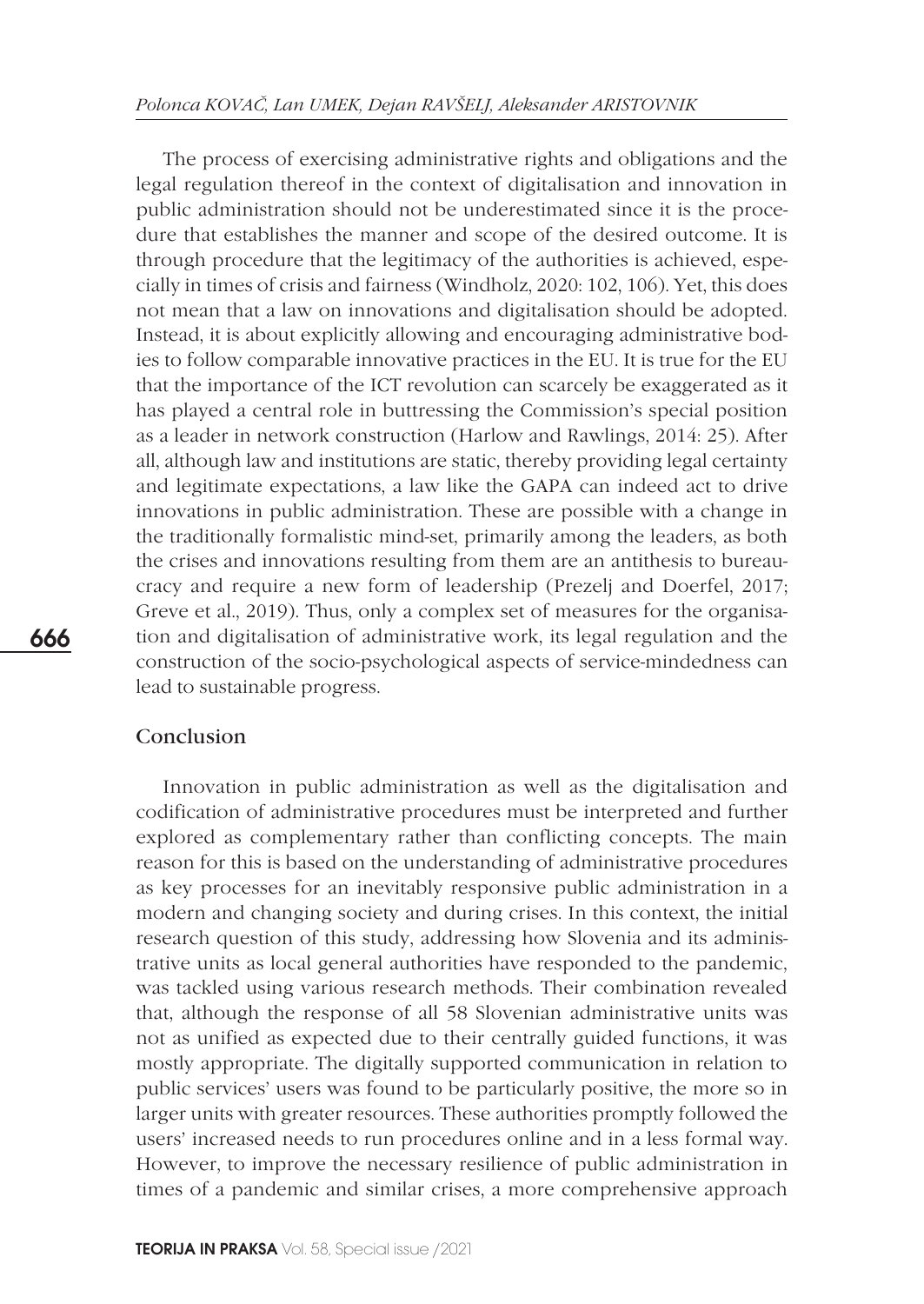is called for. First, not only external relations but also regularly digitalised internal coordination among various authorities are essential for overall digital transformation. Second, the responses of different authorities should be harmonised regardless of their size to offer citizens and businesses the same accessibility in urban and more rural areas alike. Third, the pandemic crisis was an exception with some temporary measures being experienced, while permanently digitalised solutions in public affairs demand innovations that are flexible yet simultaneously covered by certain legal safeguards. The latter need to disable or minimise any misuses in the less formal e-communication. Nevertheless, the Covid-19 circumstances have shown that digitalisation in public administration is nowadays an indispensable way forward globally.

In addition, the analyses of the work of the administrative units and digitalised procedures within the administration and externally towards public services users show that the effects are generally positive in terms of compliance with the principles of good governance. The essence of the legal regulation of public administration must not be formalisation due to prior distrust in public services users. Digitalisation should be systemically supported with appropriate legal mechanisms to protect users' rights and their legal certainty. Moreover, in the digital transformation, the importance of the organisation and cultural orientation of the heads and staff of the administrative units should not be underestimated, as only all of these aspects can ensure a resilient response to the current Covid-19 or any future crisis. Digital transformation therefore offers a holistic opportunity for the more sustainable governance of societal issues.

### BIBLIOGRAPHY

- Aristovnik, Aleksander, Polonca Kovač, Dejan Ravšelj, Nina Tomaževič and Lan Umek (2020): Vpliv epidemije covid-19 na učinkovitost javne uprave [Covid-19 Impact on efficiency of AUs in Slovenia]. Ljubljana: Faculty of Public Administration.
- Auby, Jean-Bernard (ed.) (2014): Codification of Administrative Procedure. Brussels: Bruylant.
- Avbelj, Matej (ed.) (2019): Komentar Ustave RS [Commentary of the Slovenian Constitution]. Nova Gorica: New University, European Law Faculty.
- Bouckaert, Geert, Davide Galli, Sabine Kuhlmann, Renate Reiter and Steven S. Van Hecke (2020): European Coronationalism? A Hot Spot Governing a Pandemic Crisis. Public Administration Review 80 (5): 765–773.
- Bučar, Maja and Metka Stare (2003): Inovacijska politika male tranzicijske države [Innovation Policy of Small Transition Country]. Ljubljana: Faculty of Social Sciences.
- Croasmun, James T. and Lee Ostrom (2011): Using Likert-Type Scales in the Social Sciences. Journal of Adult Education 40 (1): 19–22.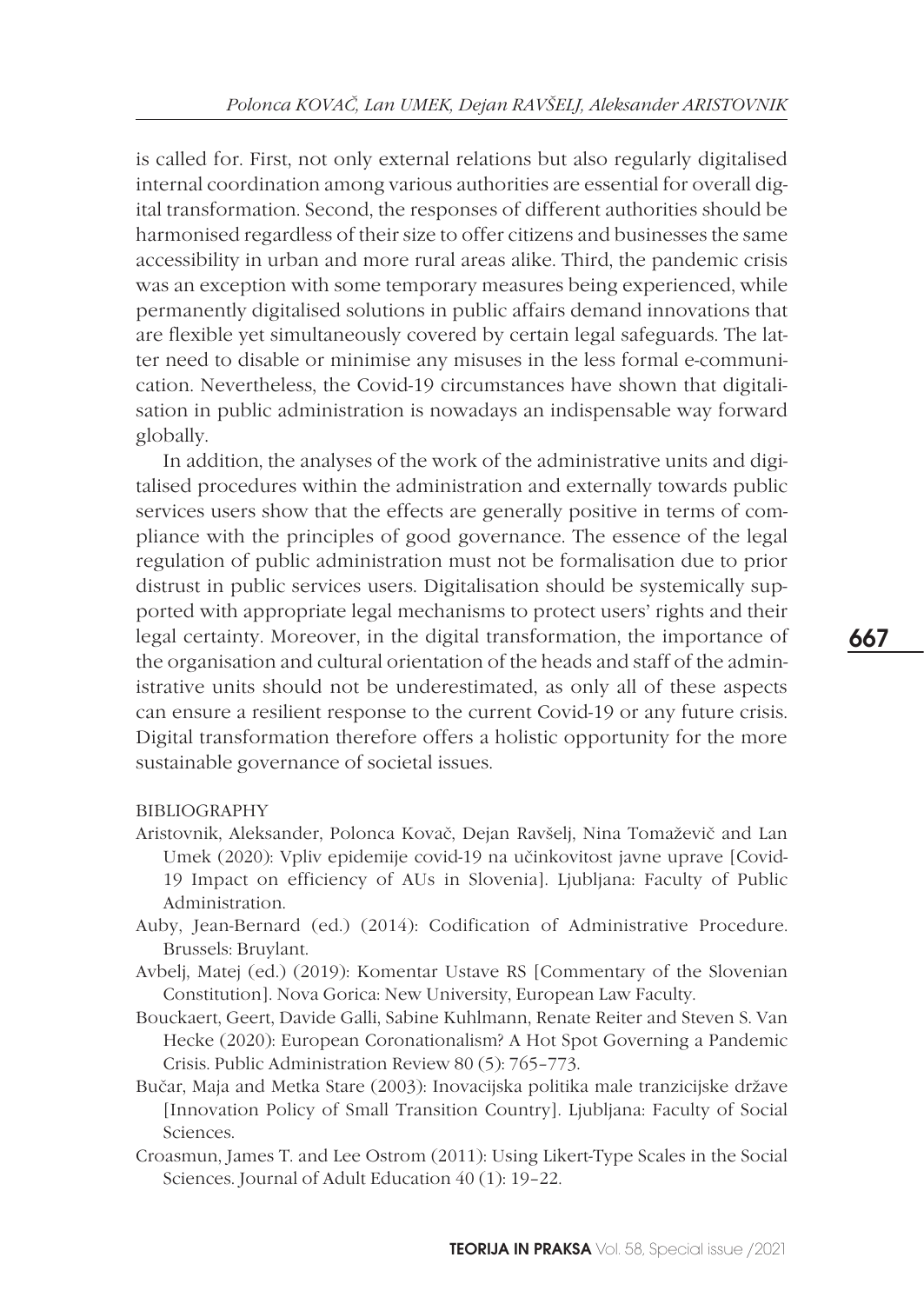- de Vries, Hanna, Victor Bekkers and Lars Tummers (2016): Innovation in the Public Sector: A Systematic Review and Future Research Agenda. Public Administration 94 (1): 146–166.
- Hofmann, Herwig C. H., Jens-Peter Schneider and Jacques Ziller (eds.) (2014): The ReNEUAL Model Rules. Accessible at www.reneual.eu, 1. 11. 2020.
- Galetta, Diana-Urania, Herwig C. H. Hofmann, Oriol Mir Puigpelat and Jacques Ziller (2015): The General Principles of EU Administrative Procedural Law. Brussels: EP.
- Greve, Carsten, Niels Ejersbo, Per Lagreid and Lise H. Rykkja (2019): Unpacking Nordic Administrative Reforms: Agile and Adaptive Governments. International Journal of Public Administration 43 (8): 697–710.
- Harlow, Carol and Richard Rawlings (2014): Process and Procedure in EU Administration. Oxford, Portland, Oregon: Hart.
- Koprić, Ivan (1999): Struktura i komuniciranje u upravnim organizacijama [Structure and Communication in Administrative Organisations]. Zagreb: Faculty of Law.
- Koprić, Ivan, Polonca Kovač, Vedran Đulabić and Jasmina Džinić (2016): Legal Remedies in Administrative Procedures in Western Balkans. Danilovgrad: ReSPA.
- Kovač, Polonca (2016): The Requirements and Limits of the Codification of Administrative Procedures in Slovenia according to European Trends. Review of Central and East European Law 41 (3/4): 427–461.
- Kovač, Polonca (2020): Codification of the Administrative Procedure in Slovenia and the EU: Yesterday, Today and Tomorrow. Teorija in praksa 57 (3): 848–866.
- Kovač, Polonca, Nina Tomaževič, Anamarija Leben and Aleksander Aristovnik (2016): Reforming Public Administration in Slovenia: Between Theory and Practice of Good Governance. International Journal of Public Policy 12 (3/4/ 5/6): 130–148.
- Kovač, Polonca and Erik Kerševan (eds.) (2020): ZUP s komentarjem, 1, 2 [General Administrative Procedure Act with Commentary, 1 and 2]. Ljubljana: Uradni list RS.
- Kukovič, Simona and Gorazd Justinek (2020): Modernisation Trends in Public Administration in Slovenia. Croatian and Comparative Public Administration 20 (4): 623–647.
- Little, Roderick J. A. and Donald B. Rubin (2019): Statistical Analysis with Missing Data (793). John Wiley and Sons.
- Massey, Andrew (ed.) (2019): A Research Agenda for Public Administration. Cheltenham, Northampton: Elgar.
- Metzger, Gillian (2015): Administrative Law, Public Administration, and the Administrative Conference of the US. The George Washington Law Review 83 (4/5): 1517–1539.
- Miller, Gerald J. (ed.) (1998): Handbook of Research Methods in Public Administration (vol. 134). CRC press.
- Misuraca, Gianluca (ed.) (2019): Exploring Digital Government Transformation in the EU. Analysis of the State of the Art and Review of Literature. Luxembourg: Publications Office of the EU.